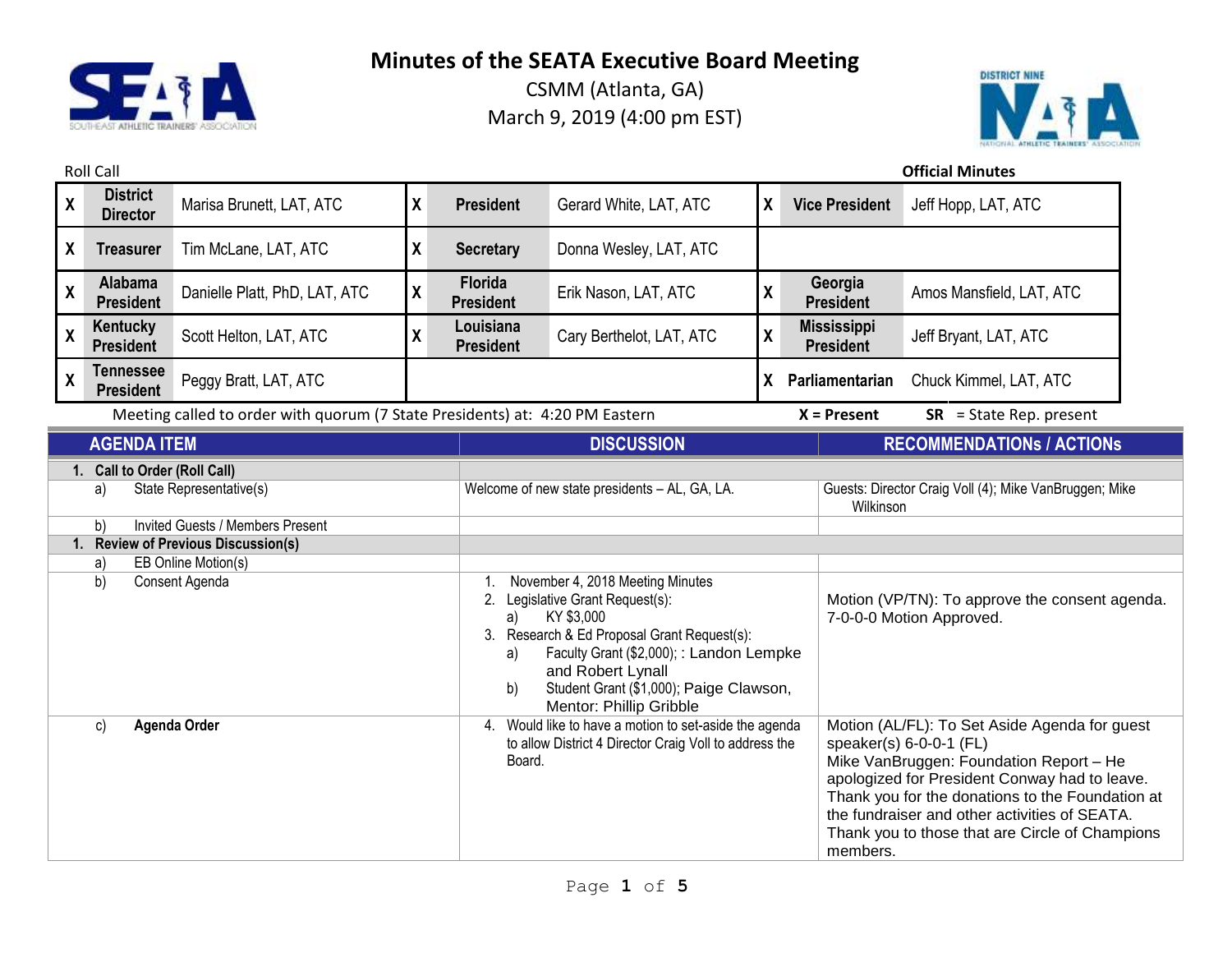



| <b>AGENDA ITEM</b>                      | <b>DISCUSSION</b>                                                                                                                                                                                                                                                                                                 | <b>RECOMMENDATIONS / ACTIONS</b>                                                                                                                                                                                                                                                                                                                                                                                                                                                                                                               |
|-----------------------------------------|-------------------------------------------------------------------------------------------------------------------------------------------------------------------------------------------------------------------------------------------------------------------------------------------------------------------|------------------------------------------------------------------------------------------------------------------------------------------------------------------------------------------------------------------------------------------------------------------------------------------------------------------------------------------------------------------------------------------------------------------------------------------------------------------------------------------------------------------------------------------------|
|                                         |                                                                                                                                                                                                                                                                                                                   | District 4 Director Craig Voll expressed his<br>appreciation to the SEATA Executive Board for<br>allowing him to present to our membership. He<br>provided some additional information about the<br>need for continued discussion about the feedback<br>and process being developed for their proposal of<br>a new District 11 (split of D4).<br>Past-president Kimmel expressed his gratitude for<br>the Board allowing a fundraising breakfast and for<br>underwriting the breakfast to allow the ticket sales<br>to go directly to NATAPAC. |
| <b>Officer's Reports</b><br>2.          |                                                                                                                                                                                                                                                                                                                   |                                                                                                                                                                                                                                                                                                                                                                                                                                                                                                                                                |
| <b>Director Brunett</b><br>a)           |                                                                                                                                                                                                                                                                                                                   | Update was presented at Members' Meeting and material will<br>be presented to Secretary Wesley for discernment to the<br>membership.                                                                                                                                                                                                                                                                                                                                                                                                           |
| President White<br>b)                   | New Reimbursement Request Form<br>$1_{\cdot}$<br>2. New Credit Card Charge Form for officers<br>3. The new Committee Reports Form seems to work<br>well. Provided a report of all Committee Reports<br>submitted.<br>4. See Committee Liaison assignments. Please reach<br>out to the respective committee chair. | ACTION: President White will get with Sharri Jackson to get<br>new Reimbursement Form placed on the SEATA website.<br>President White will also look to update the Committee<br>Reports to reflect the appropriate Board liaison.                                                                                                                                                                                                                                                                                                              |
| Vice President Hopp<br>a.               | Contracts for 2022-23                                                                                                                                                                                                                                                                                             | President White and Vice President Hopp will be working with<br>Conference Direct to get data from previous meetings for<br>research data to use a third party about looking at other<br>venues.                                                                                                                                                                                                                                                                                                                                               |
| <b>Secretary Wesley</b><br>b.           | COI Forms<br>1 <sup>1</sup><br>2. Membership Updates                                                                                                                                                                                                                                                              | Executive Board members signed the Conflict of Interest<br>Form for 2019.<br>ACTION: Secretary Wesley will continue to work on getting<br>committee chairs to sign the form.                                                                                                                                                                                                                                                                                                                                                                   |
| <b>Treasurer McLane</b><br>$\mathbf{C}$ | UPDATE: Treasurer McLane will investigate<br>LATA EBP and Marketing Grant payment.<br>Jennifer Yoder about invoice for 2 SEATA<br>2 <sub>1</sub><br>Scholarships from 2018.                                                                                                                                       | ACTION: Reimbursement for 1 LATA Grant will be included<br>with next dues payment.<br>Financial report was presented in Members' Meeting.                                                                                                                                                                                                                                                                                                                                                                                                      |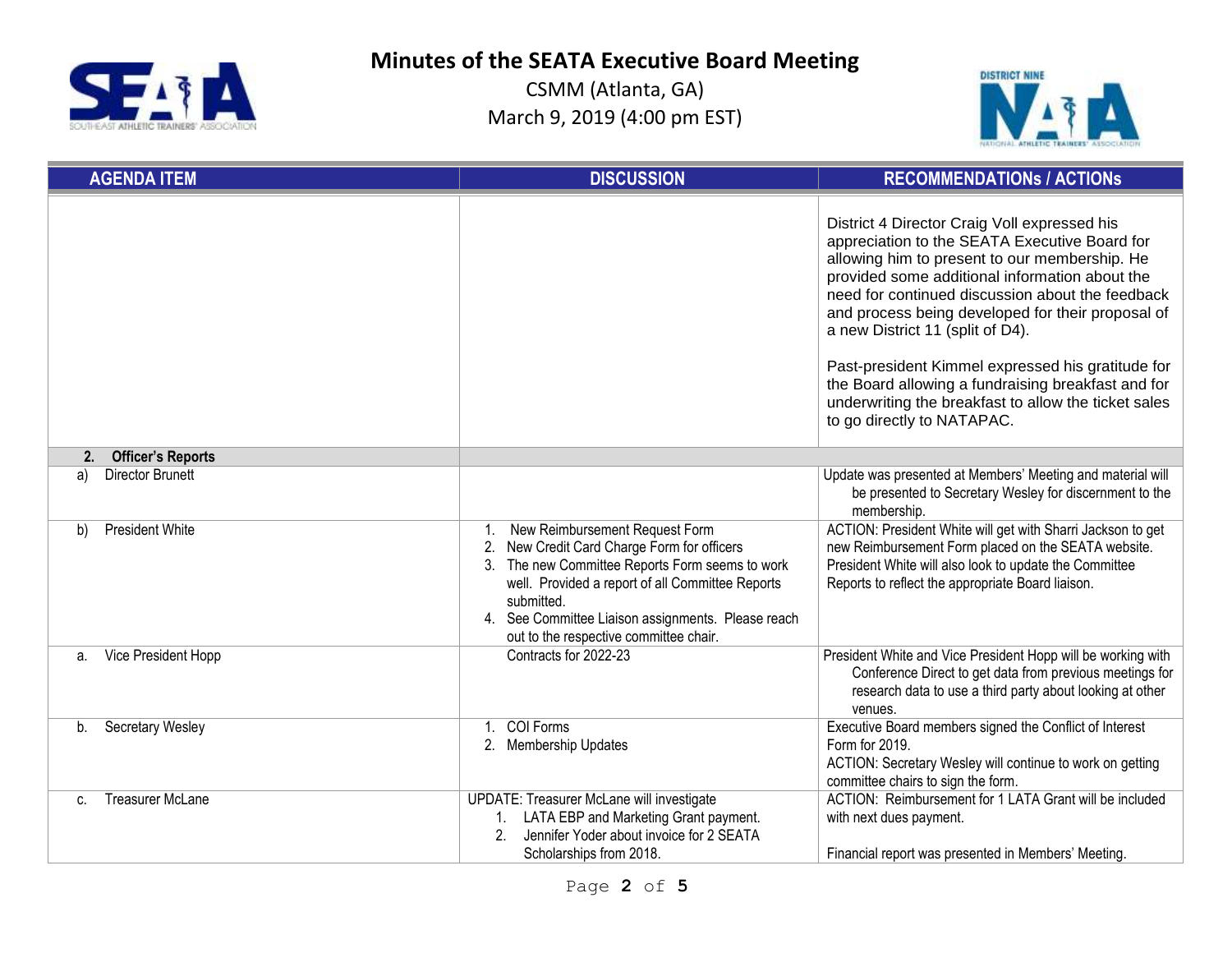



| <b>AGENDA ITEM</b>                                             | <b>DISCUSSION</b>                                                                                                                                                                                                                                                                                                                        | <b>RECOMMENDATIONS / ACTIONS</b>                                                                                                                                                                                                                                                                                                                                                                 |
|----------------------------------------------------------------|------------------------------------------------------------------------------------------------------------------------------------------------------------------------------------------------------------------------------------------------------------------------------------------------------------------------------------------|--------------------------------------------------------------------------------------------------------------------------------------------------------------------------------------------------------------------------------------------------------------------------------------------------------------------------------------------------------------------------------------------------|
| <b>Committee Reports</b><br>3.                                 |                                                                                                                                                                                                                                                                                                                                          |                                                                                                                                                                                                                                                                                                                                                                                                  |
| <b>Standing Committees</b><br>a.                               |                                                                                                                                                                                                                                                                                                                                          |                                                                                                                                                                                                                                                                                                                                                                                                  |
| b.<br>Ad hoc / Taskforce(s)                                    |                                                                                                                                                                                                                                                                                                                                          |                                                                                                                                                                                                                                                                                                                                                                                                  |
| i. Legislative Grant Taskforce (President<br>$Bratt - TN)$     | Update on ATCTION: Created a group to develop criteria to<br>fund the SEATA Discretionary/Emergency Legislative<br>Grant. (Treasurer McLane, Chris King (AL), Peggy<br>Bratt (TN) named to the work group.) President Bratt<br>was appointed as the chair.                                                                               | ACTION: President Bratt will continue to work on finalizing<br>the process and form development.                                                                                                                                                                                                                                                                                                 |
| <b>Old Business</b><br>4.                                      |                                                                                                                                                                                                                                                                                                                                          |                                                                                                                                                                                                                                                                                                                                                                                                  |
| SEATA SWAG (Strategic Plan) Meeting<br>a.                      | UPDATE: Secretary Wesley will compile the feedback and<br>submit a report to President White to share with the Board.                                                                                                                                                                                                                    | ACTION: Secretary Wesley and President White will work to<br>formalize the outcomes from the SWaG meeting.                                                                                                                                                                                                                                                                                       |
| Tier 4 Committee Procedures<br>а.                              | Update on ACTION: President White will re-examine the<br>committee set-up in the P&P to look at procedures for<br>committee member nomination/selection for Tier 4<br>committees.                                                                                                                                                        | ACTION: President White will continue to follow-up on this<br>and present an update soon.                                                                                                                                                                                                                                                                                                        |
| <b>New Business</b><br>5.                                      |                                                                                                                                                                                                                                                                                                                                          | Break: 5:21 PM - 5:34 PM                                                                                                                                                                                                                                                                                                                                                                         |
| Capitol Hill Day Grants<br>а.                                  | Current grant funding is for two grants for each state for up<br>to \$500. Question: Is this dollar amount still sufficient with<br>recent increases in hotel and flight charges?                                                                                                                                                        | Treasure McLane and Director Brunett provided update on<br>recent costs of attending the event.<br>MOTION (VP/TR): Raise the Capitol Hill Day Grant to not<br>exceed \$2000 for no more than two members per state.<br>7-0-0-0 Motion Approved.                                                                                                                                                  |
| Funding support for Committee meetings at<br>b.<br><b>CSMM</b> | The current P&P is clear that we do not provide financial<br>assistance for committee members to meet at CSMM. In<br>order to promote more engagement of various SEATA<br>committees to meet at CSMM, can SEATA provide one<br>hotel room night and a registration waiver for committee<br>members who conduct a meeting at CSMM.        | Discussion about committee representation at CSMM and<br>historical perspective and commitment and expectations<br>about having a face-to-face meeting.<br>Discussion was tabled as the need to evaluate financial<br>impact and committee representation.<br>ACTION: Any Board Member is to send comments about this<br>topic to President White.                                               |
| Wild Apricot new charges<br>c.                                 | Wild Apricot email:<br>Recently, we notified you that we will be introducing a<br>Payment System Servicing Fee. After hearing feedback<br>from our customers, we have moved the date this fee comes<br>into effect from April 2 to July 2, 2019, to give everyone who<br>wants to switch to Wild Apricot Payments more time to do<br>SO. | 6:04 PM - Dinner Break/6:40 PM - Reconvene<br>Treasure McLane is going to communicate with WildApricot<br>about the fee increase and how it will impact us<br>financially. The DST is investigating CVent for meeting<br>registration.<br>Secretary Wesley and Treasure McLane will do further<br>investigation on this and present a proposal to the Board<br>in the future prior to this date. |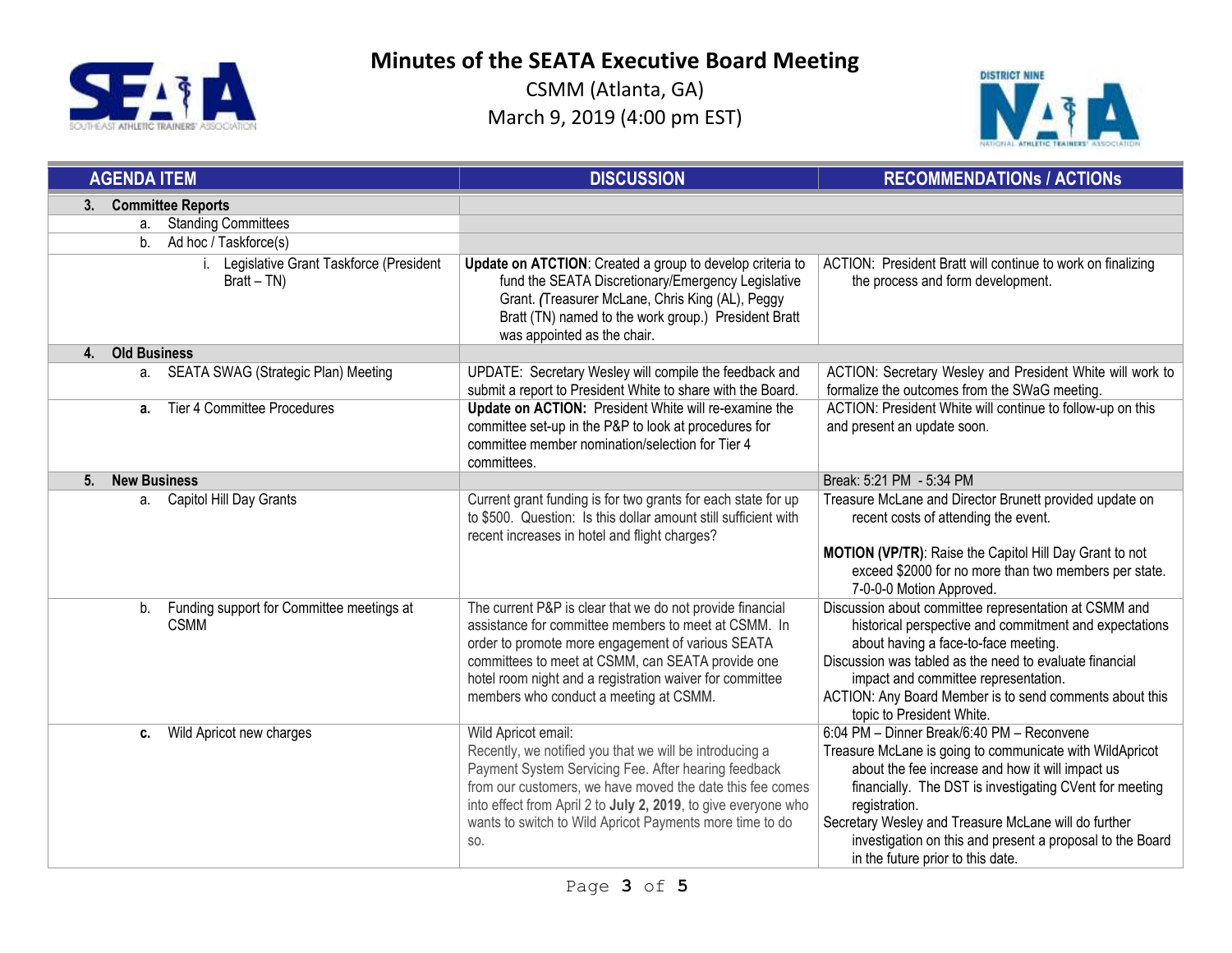



| <b>AGENDA ITEM</b>                            | <b>DISCUSSION</b>                                                                                                                                                                                                                                                     | <b>RECOMMENDATIONS / ACTIONS</b>                                                                                                                          |
|-----------------------------------------------|-----------------------------------------------------------------------------------------------------------------------------------------------------------------------------------------------------------------------------------------------------------------------|-----------------------------------------------------------------------------------------------------------------------------------------------------------|
|                                               | You will not be charged this fee if you use Wild Apricot<br>Payments as your online payment system. The fee will<br>only apply to paid accounts that use a third-party online<br>payment system. The fee is equal to 20% of your chosen<br>Wild Apricot billing plan. | Sec. Wesley reminded the Board that we will go to a free Wild<br>Apricot site at the end of March.                                                        |
|                                               | Currently, this fee may apply to one or more of your<br>Wild Apricot accounts, and so a 20% fee may be added to<br>each billing plan on the next renewal on or after July 2.<br>However, if you switch to Wild Apricot Payments, this fee<br>will no longer apply.    |                                                                                                                                                           |
| <b>Executive Board Conference Calls</b><br>d. | After reviewing the Board Survey results, the<br>conference call will be scheduled for the second<br>Sunday of the month. New time is at 6:30 pm CST.<br>7:30 EST.                                                                                                    | Director Brunett asked the Board to table scheduling further<br>call scheduling until after the NATA Board establishes<br>their conference call schedule. |
| 6. Announcements                              | Upcoming EB Conference Calls Schedule<br>• March (No call due to CSMM)<br>• April $7th$<br>• May 19 <sup>th</sup> (5 <sup>th</sup> = Cinco De Mayo; 12 <sup>th</sup> = Mother's Day)                                                                                  | April 7 - 6:30 PM Central<br>Tuesday, June 25 - 9:30 AM - 12: 30 AM in Las Vegas                                                                          |
| 7. Adjournment                                | Meeting adjourned at:                                                                                                                                                                                                                                                 | 6:56 PM                                                                                                                                                   |